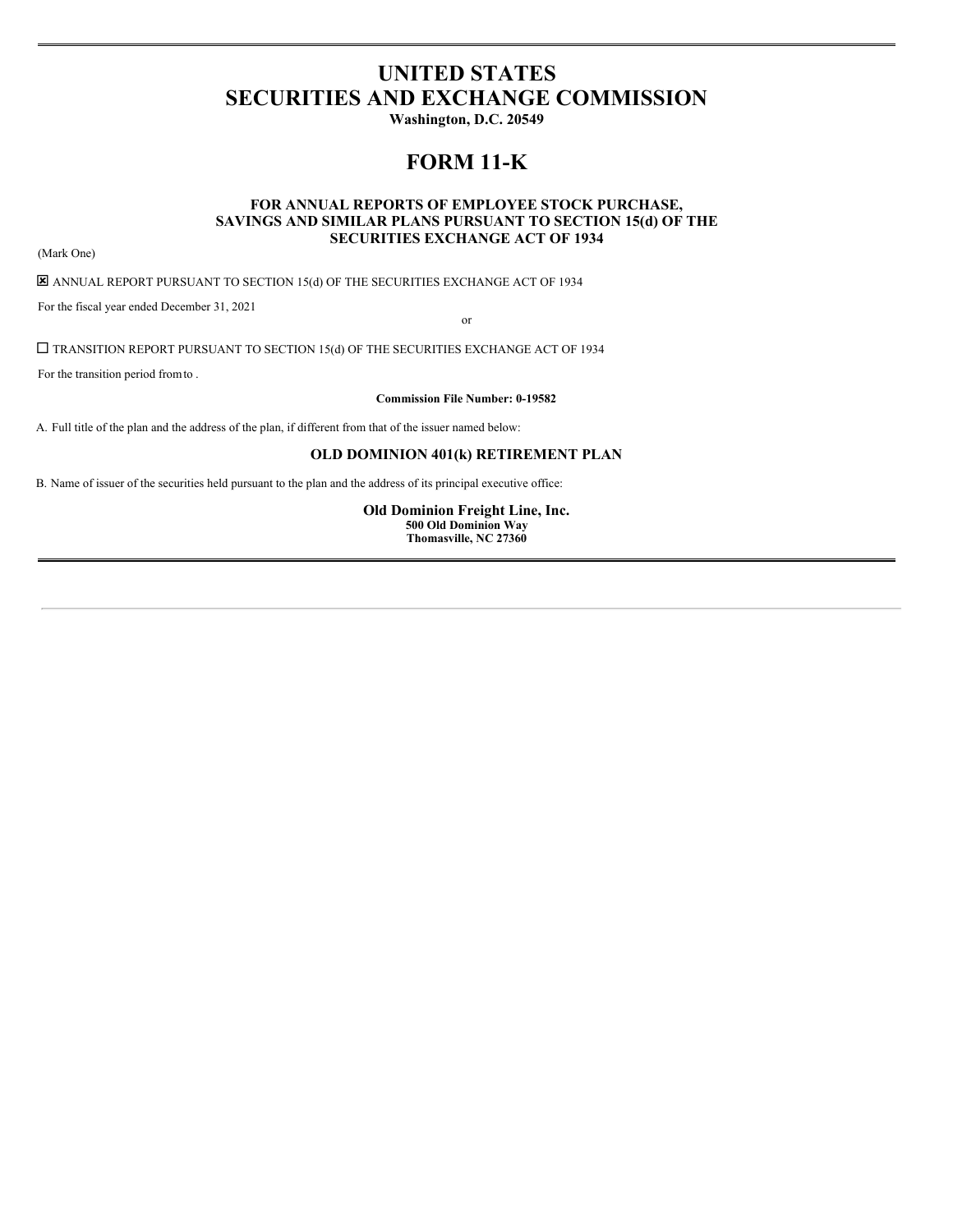| REPORT OF INDEPENDENT REGISTERED PUBLIC ACCOUNTING FIRM                                        |    |
|------------------------------------------------------------------------------------------------|----|
| <b>FINANCIAL STATEMENTS:</b>                                                                   |    |
| Statements of Net Assets Available for Benefits - December 31, 2021 and 2020                   | 2  |
| Statement of Changes in Net Assets Available for Benefits for the Year Ended December 31, 2021 | 3  |
| <b>Notes to Financial Statements</b>                                                           | 4  |
| <b>SUPPLEMENTAL SCHEDULES:</b>                                                                 |    |
| Schedule H, Line 4i-Schedule of Assets (Held at End of Year) - December 31, 2021               | 9  |
| <b>EXHIBIT INDEX</b>                                                                           | 10 |
| <b>SIGNATURES</b>                                                                              | 11 |

Note: Other schedules required by the Department of Labor's Rules and Regulations for Reporting and Disclosure under the Employee Retirement Income Security Act of 1974, as amended, have been omitted because they are not applicable.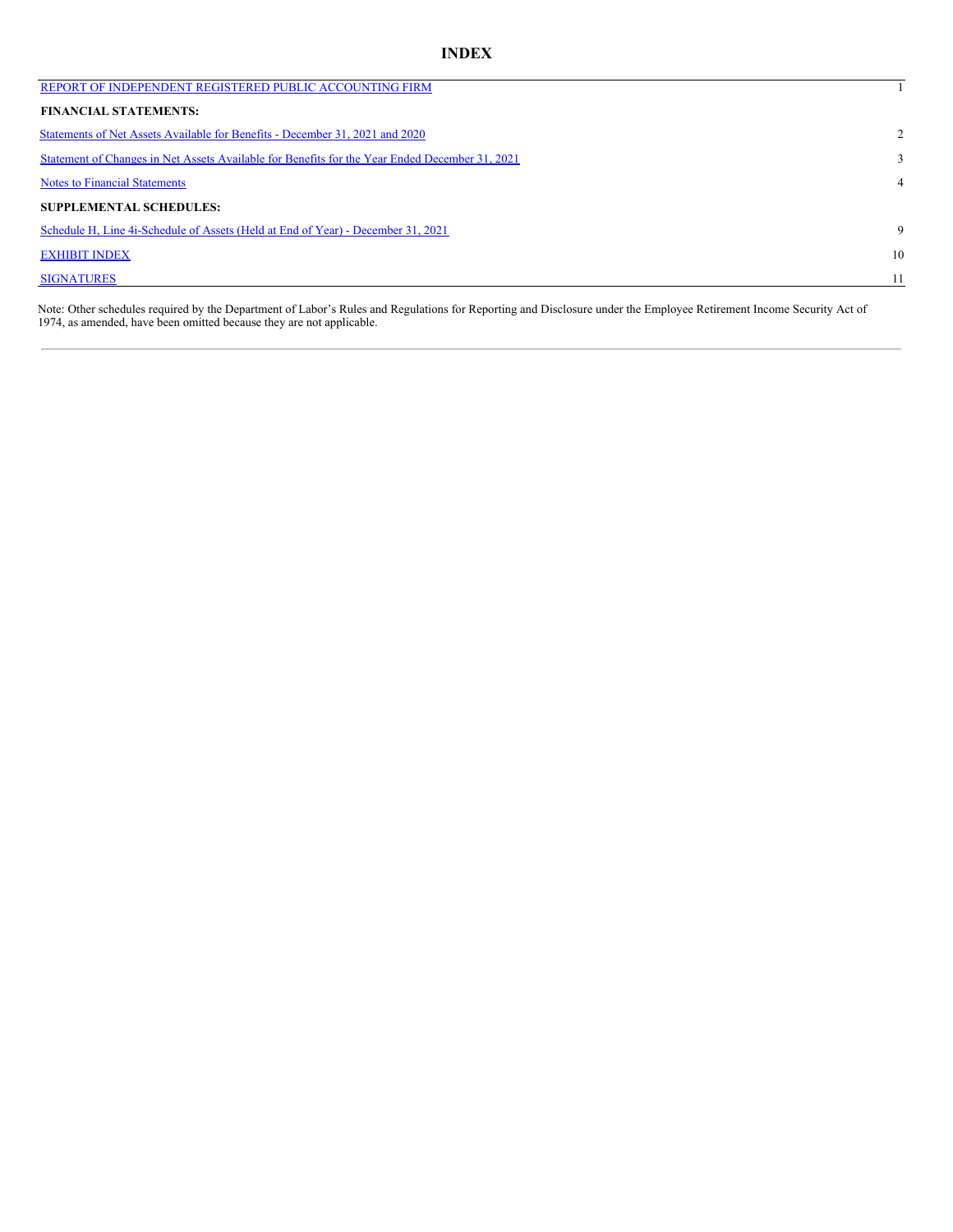## <span id="page-2-0"></span>**Report of Independent Registered Public Accounting Firm**

The Plan Administrator and Plan Participants of Old Dominion 401(k) Retirement Plan Thomasville, NC

#### *Opinion on the Financial Statements*

We have audited the accompanying statements of net assets available for benefits of the Old Dominion 401(k) Retirement Plan (the Plan) as of December 31, 2021 and 2020, the related statements of changes in net assets available for benefits for the years then ended, and the related notes (collectively referred to as the "financial statements"). In our opinion, the financial statements referred to above present fairly, in all material respects, the net assets available for benefits of the Plan as of December 31, 2021 and 2020, and the changes in net assets available for benefits for the years then ended in conformity with accounting principles generally accepted in the United States of America.

#### *Basis of Opinion*

These financial statements are the responsibility of the Plan's management. Our responsibility is to express an opinion on these financial statements based on our audits.

We are a public accounting firm registered with the Public Company Accounting Oversight Board (United States) ("PCAOB") and are required to be independent with respect to the Plan in accordance with the U.S. federal securities laws and the applicable rules and regulations of the Securities and Exchange Commission and the PCAOB.

We conducted our audits in accordance with the standards of the PCAOB. Those standards require that we plan and perform the audits to obtain reasonable assurance about whether the financial statements are free of material misstatement, whether due to error or fraud. The Plan is not required to have, nor were we engaged to perform, an audit of its internal control over financial reporting. As part of our audits we are required to obtain an understanding of internal control over financial reporting but not for the purpose of expressing an opinion on the effectiveness of the Plan's internal control over financial reporting. Accordingly, we express no such opinion.

Our audits included performing procedures to assess the risks of material misstatement of the financial statements, whether due to error or fraud, and performing procedures that respond to those risks. Such procedures included examining, on a test basis, evidence regarding the amounts and disclosures in the financial statements. Our audits also included evaluating the accounting principles used and significant estimates made by management, as well as evaluating the overall presentation of the financial statements. We believe that our audits provide a reasonable basis for our opinion.

## *Report on Supplemental Information*

The supplemental information in the accompanying schedule of assets (held at end of year) as of December 31, 2021, has been subjected to audit procedures performed in conjunction with the audit of the Plan's financial statements. The supplemental schedule is the responsibility of the Plan's management. Our audit procedures included determining whether the supplemental schedule reconciles to the financial statements or the underlying accounting and other records, as applicable, and performing procedures to test the completeness and accuracy of the information presented in the supplemental schedule. In forming our opinion on the supplemental schedule, we evaluated whether the supplemental schedule, including its form and content, is presented in conformity with the Department of Labor's Rules and Regulations for Reporting and Disclosure under the Employee Retirement Income Security Act of 1974. In our opinion, the supplemental schedule is fairly stated, in all material respects, in relation to the basic financial statements taken as a whole.

## **/s/ FORVIS, LLP (Formerly, Dixon Hughes Goodman LLP)**

We have not been able to determine the specific year we began serving consecutively as the auditor of the Plan's financial statements; however, we are aware that we have been the Plan's auditor consecutively since at least 1996.

**High Point, NC June 21, 2022**

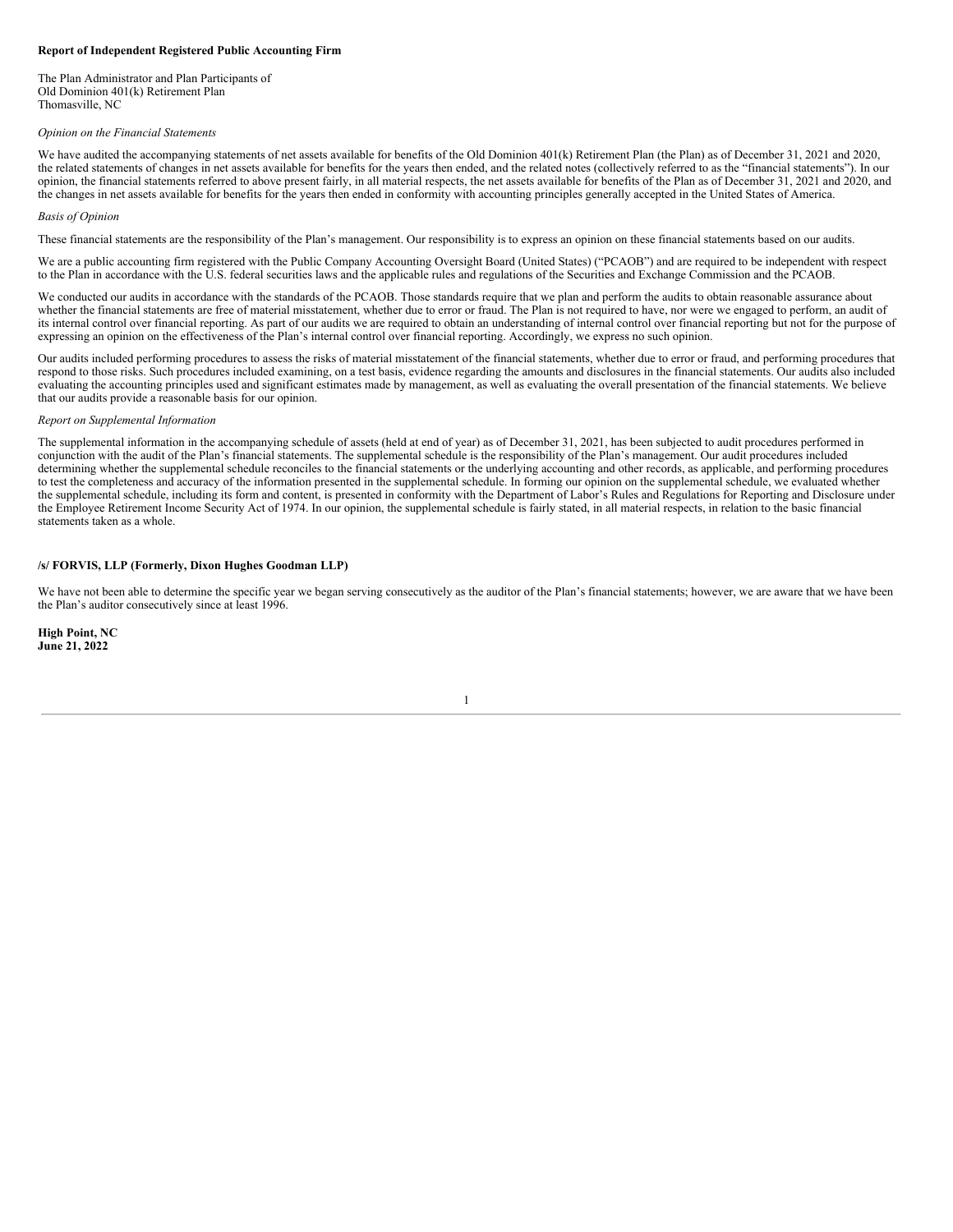### **OLD DOMINION 401(k) RETIREMENT PLAN STATEMENTS OF NET ASSETS AVAILABLE FOR BENEFITS**

<span id="page-3-0"></span>

|                                                     |              | December 31,  |               |               |
|-----------------------------------------------------|--------------|---------------|---------------|---------------|
|                                                     |              | 2021          |               | 2020          |
| <b>ASSETS</b>                                       |              |               |               |               |
|                                                     |              |               |               |               |
| Investments, at fair value:                         |              |               |               |               |
| Mutual funds                                        | $\mathbf{s}$ | 1,069,871,547 | \$            | 870,469,681   |
| Old Dominion Freight Line, Inc. common stock        |              | 637,838,967   |               | 364,667,491   |
| Self-directed brokerage accounts                    |              | 11,388,920    |               | 9,295,784     |
| Total investments, at fair value                    |              | 1,719,099,434 |               | 1,244,432,956 |
|                                                     |              |               |               |               |
| Investment in insurance contract, at contract value |              | 175,769,128   |               | 145, 487, 658 |
|                                                     |              |               |               |               |
| Total investments                                   |              | 1,894,868,562 |               | 1,389,920,614 |
|                                                     |              |               |               |               |
| Receivables:                                        |              |               |               |               |
| Participant contributions                           |              | 2,110,819     |               | 1,844,347     |
| Employer contributions                              |              | 66,335,207    |               | 35,092,022    |
| Notes receivable from participants                  |              | 60,101,730    |               | 55,563,953    |
| Total receivables                                   |              | 128,547,756   |               | 92,500,322    |
|                                                     |              |               |               |               |
| <b>NET ASSETS AVAILABLE FOR BENEFITS</b>            | \$           | 2,023,416,318 | <sup>\$</sup> | 1,482,420,936 |

*The accompanying notes are an integral part of these financial statements.*

| ł |   |  |
|---|---|--|
|   | I |  |
|   |   |  |
|   |   |  |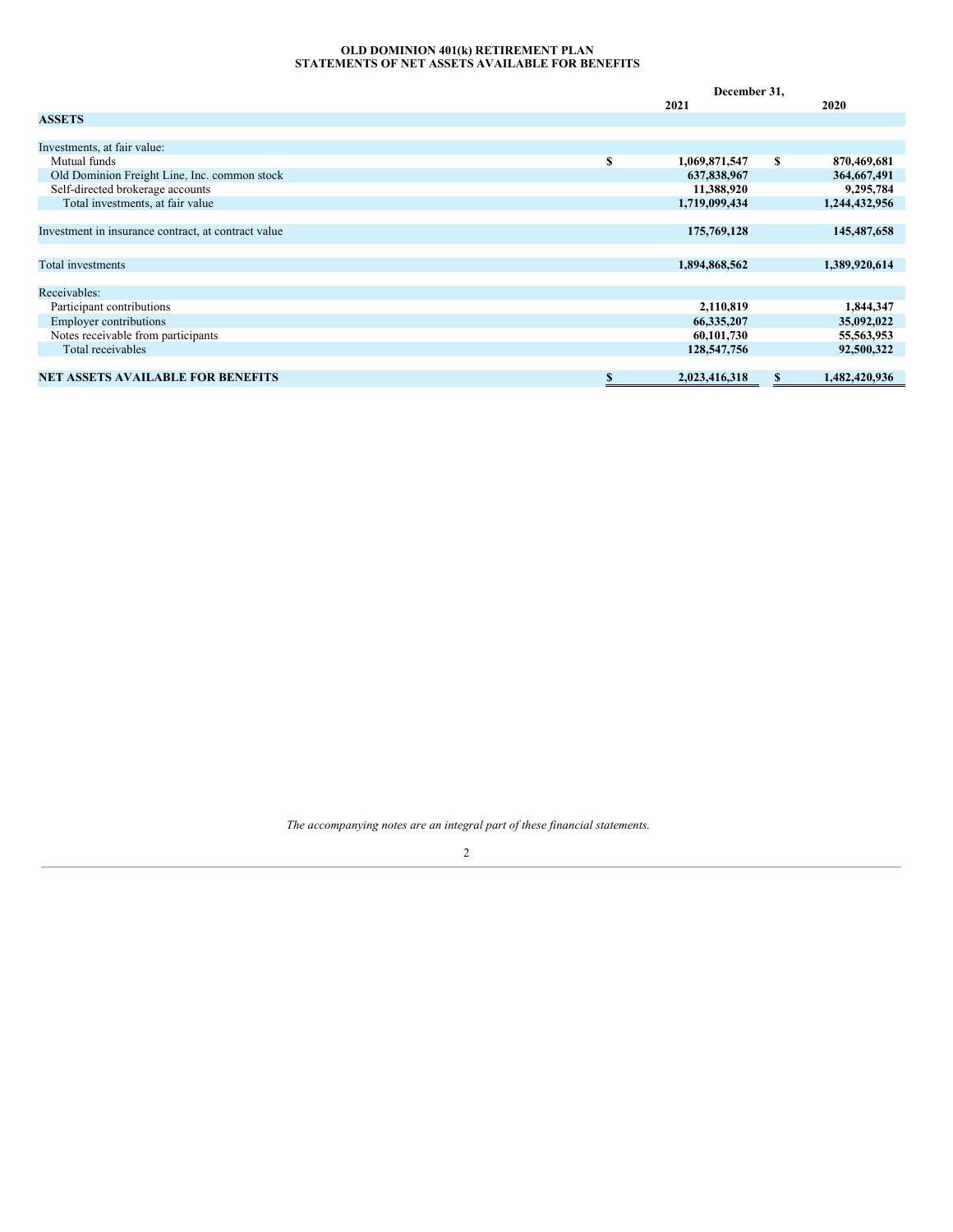## **OLD DOMINION 401(k) RETIREMENT PLAN STATEMENT OF CHANGES IN NET ASSETS AVAILABLE FOR BENEFITS**

<span id="page-4-0"></span>

|                                                       | <b>Year ended</b><br>December 31,<br>2021 |  |
|-------------------------------------------------------|-------------------------------------------|--|
| ADDITIONS TO NET ASSETS ATTRIBUTED TO:                |                                           |  |
| Investment income:                                    |                                           |  |
| Net appreciation in fair value of investments         | \$<br>342,453,981                         |  |
| Interest and dividend income                          | 101,742,129                               |  |
| Total investment income                               | 444,196,110                               |  |
| Interest income on notes receivable from participants | 3,313,205                                 |  |
| Contributions:                                        |                                           |  |
| Participant contributions                             | 107,411,903                               |  |
| Employer contributions                                | 101,416,600                               |  |
| Rollover contributions                                | 13,931,039                                |  |
| Total contributions                                   | 222,759,542                               |  |
|                                                       |                                           |  |
| <b>Total additions</b>                                | 670,268,857                               |  |
|                                                       |                                           |  |
| <b>DEDUCTIONS FROM NET ASSETS ATTRIBUTED TO:</b>      |                                           |  |
|                                                       |                                           |  |
| Benefits paid to participants                         | 127,856,180                               |  |
| Administrative fees                                   | 1,417,295                                 |  |
| Total deductions                                      | 129,273,475                               |  |
|                                                       |                                           |  |
| Net increase                                          | 540,995,382                               |  |
|                                                       |                                           |  |
| <b>NET ASSETS AVAILABLE FOR BENEFITS:</b>             |                                           |  |
|                                                       |                                           |  |
| Beginning of year                                     | 1,482,420,936                             |  |
| End of year                                           | \$<br>2.023.416.318                       |  |

*The accompanying notes are an integral part of these financial statements.*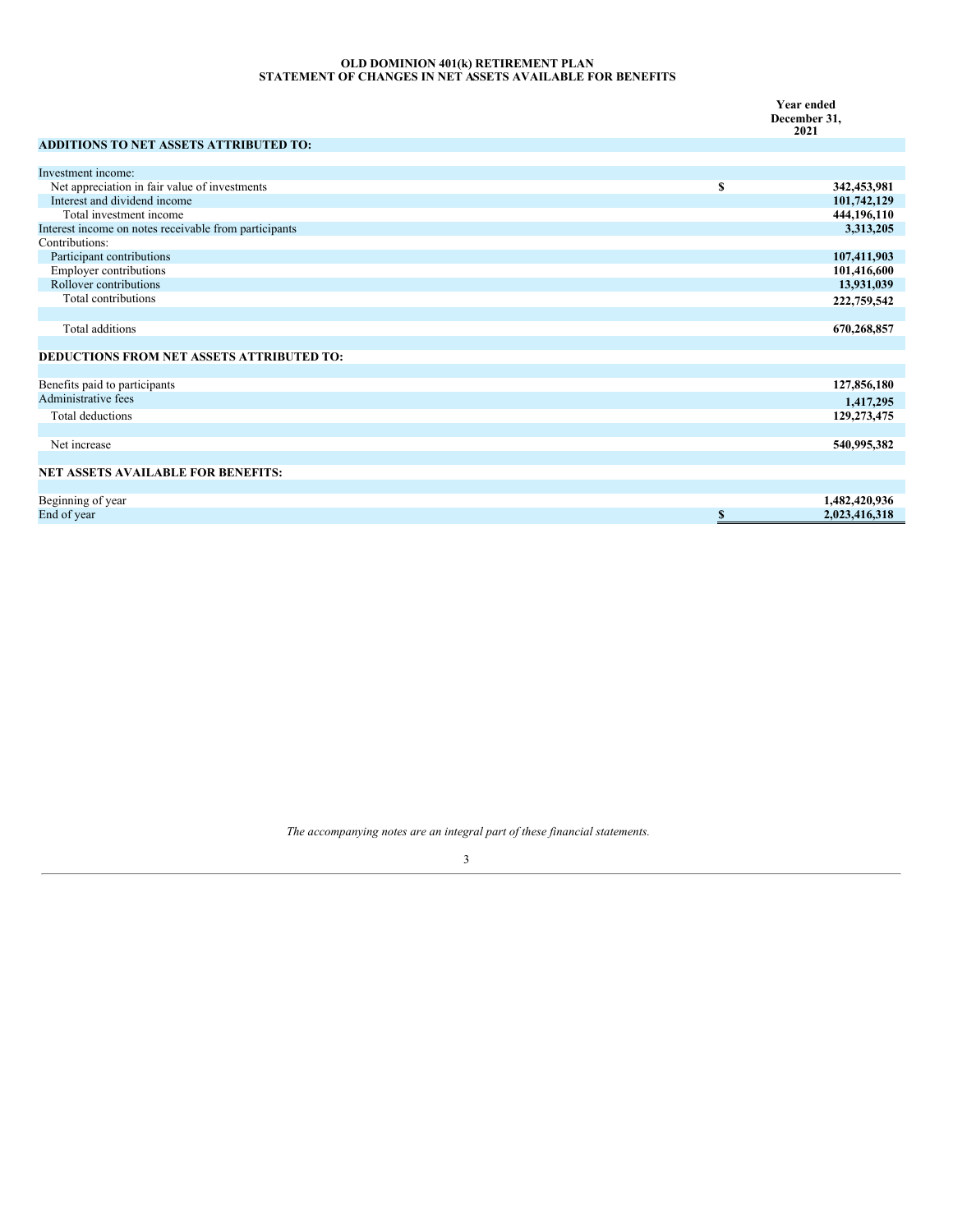#### **OLD DOMINION 401(k) RETIREMENT PLAN NOTES TO FINANCIAL STATEMENTS**

## <span id="page-5-0"></span>**NOTE 1. DESCRIPTION OF PLAN**

The following description of the Old Dominion 401(k) Retirement Plan (the "Plan") provides only general information. Participants should refer to the Plan document for a more complete description of the Plan's provisions.

#### *General*

The Plan is a defined contribution plan covering all eligible employees of Old Dominion Freight Line, Inc. (the "Company") who have completed 60 days of service and are age 18 or older. The Old Dominion Retirement Committee manages the operation and administration of the Plan. Great-West Trust Company, LLC serves as the trustee of the Plan, and Great-West Financial Retirement Plan Services, LLC (d/b/a Empower Financial) serves as the recordkeeper of the Plan. The Plan is subject to the provisions of the Employee Retirement Income Security Act of 1974, as amended ("ERISA").

#### *Contributions*

Each year, participants may contribute from 1% to 60% of annual compensation, as defined in the Plan document, as pre-tax and/or Roth after-tax elective deferrals, subject to certain limitations set forth in the Internal Revenue Code of 1986, as amended ("IRC"). Participants who have attained age 50 before the end of the Plan year and have contributed the maximum allowable elective deferral contribution are also eligible to make catch-up contributions up to the maximum set forth in the IRC. Participants may also contribute certain amounts representing distributions from individual retirement accounts or other qualified defined benefit or defined contribution plans. Upon satisfying the Plan's eligibility criteria, a participant will be automatically enrolled in the Plan to defer 3% of annual compensation on a pre-tax basis unless the participant (i) elects not to defer any annual compensation, (ii) elects to defer a different percentage of annual compensation, or (iii) elects to contribute Roth after-tax elective deferrals.

The Company matches 50% of the first 6% of compensation that a participant contributes to the Plan. Additional employer contributions may be made at the Company's discretion. Eligible Plan participants who have completed 1 employment due to death, disability, or attainment of normal retirement age during the Plan year, are eligible to share in any Company discretionary contributions for that Plan<br>year. For the year ended December 31, 2021, t

#### *Investment Options*

Participants may direct the investment of their contributions into various investment options offered by the Plan. The Plan currently offers various mutual funds, an insurance contract, and Company common stock as investment options for participants. In addition, participants generally have the option of utilizing a self-directed brokerage account, through which participants are able to invest in a variety of securities, including mutual funds, equities, the Company's common stock or certain fixed-income securities, in accordance with the Plan document.

#### *Participant Accounts*

Each participant's account is credited with the participant's contributions and allocations of (a) the Company's contributions and (b) Plan earnings (losses). In addition, each participant's account may be charged with benefit payments, transaction fees and allocations of administrative expenses. Allocations are based on participants' compensation or account balances, as defined in the Plan document. The benefit to which a participant is entitled is the benefit that can be provided from the participant's vested account.

#### *Vesting*

Participants are vested immediately in their contributions plus actual earnings thereon. Vesting in the Company's contribution portion of the participants' accounts plus actual earnings thereon is based on years of service in accordance with the following schedule:

| <b>Years of Service</b> | <b>Vested Percentage</b> |
|-------------------------|--------------------------|
| Less than 2             | $0\%$                    |
|                         | 20%                      |
|                         | 40%                      |
|                         | 60%                      |
|                         | 80%                      |
| o                       | 100%                     |
|                         |                          |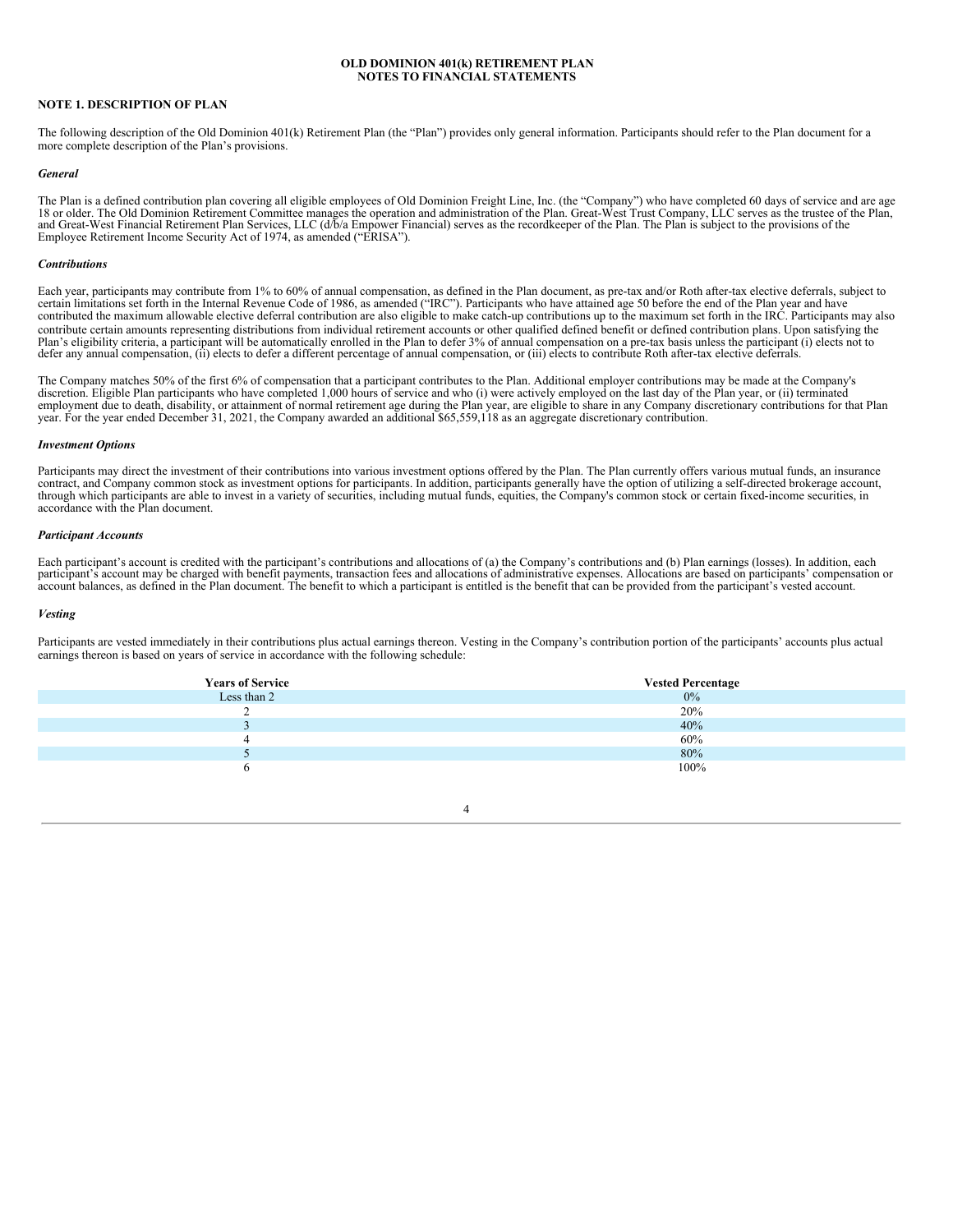#### *Notes Receivable from Participants*

Participants may borrow from their vested accounts a minimum of \$500 up to a maximum equal to the lesser of \$50,000 or 50% of their vested account balance.

The loans are secured by the balance in the participant's account and bear interest at the rate of prime, as published by theWall Street Journal on the last business day of the month immediately preceding the month in which the loan is issued, plus 2%. Principal and interest are paid ratably through payroll deductions.

## *Payment of Benefits*

On termination of service due to disability or retirement at age 65, a participant may elect to receive an amount equal to the vested value of his or her account in installment payments or a lump sum. For termination of service for other reasons, a participant may receive the vested value of his or her account as a lump-sum distribution or may elect, subject to minimum balances as defined by the Plan document, to leave the vested portion of the account with the Plan. In addition, amounts contributed may be withdrawn upon demonstration of financial hardship or after a participant reaches the age of 59.5 years.

#### *Forfeited Accounts*

At December 31, 2021 and 2020, forfeited non-vested accounts totaled \$2,270,114 and \$1,804,064, respectively. These accounts may be used to pay Plan expenses or reduce future Company contributions. Forfeitures for the year ended December 31, 2021 totaled \$2,522,293. Forfeitures used to reduce Company contributions during the year ended December 31, 2021 totaled \$2,056,243.

## **NOTE 2. SIGNIFICANT ACCOUNTING POLICIES**

## *Basis of Accounting*

The financial statements of the Plan are prepared using the accrual method of accounting in conformity with U.S. generally accepted accounting principles ("GAAP").

#### *Estimates*

The preparation of financial statements in conformity with GAAP requires the Plan's management to make estimates and assumptions that affect certain reported amounts of assets, liabilities and changes therein, and disclosures. Actual results may differ from those estimates.

#### *Investment Valuation and Income Recognition*

The Plan's investments are stated at fair value, except for fully benefit-responsive investment contracts, which are reported at contract value. Fair value is the price that would be received to sell an asset or paid to transfer a liability in an orderly transaction between market participants at the measurement date. The Plan's management utilizes information provided by the trustee to determine the valuation of the Plan's investments. See the "Fair Value Measurements" disclosure in Note 3 for a discussion of fair value measurements.

The Plan's insurance contract investment is a fully benefit-responsive investment contract that is reported at contract value. Because contract value is the amount participants normally would receive if they were to initiate permitted transactions under the terms of the Plan, it is the relevant measure for the portion of the net assets available for benefits of a defined contribution plan attributable to fully benefit-responsive investment contracts.

Purchases and sales of securities are recorded on a trade-date basis. Interest income is recorded on an accrual basis. Dividends are recorded on the ex-dividend date. Net appreciation includes the Plan's gains and losses on investments bought and sold, as well as held during the year.

## *Notes Receivable from Participants*

Notes receivable from participants are measured at their unpaid principal balance plus any accrued but unpaid interest. Delinquent participant loans are reclassified as distributions based upon the terms of the Plan.

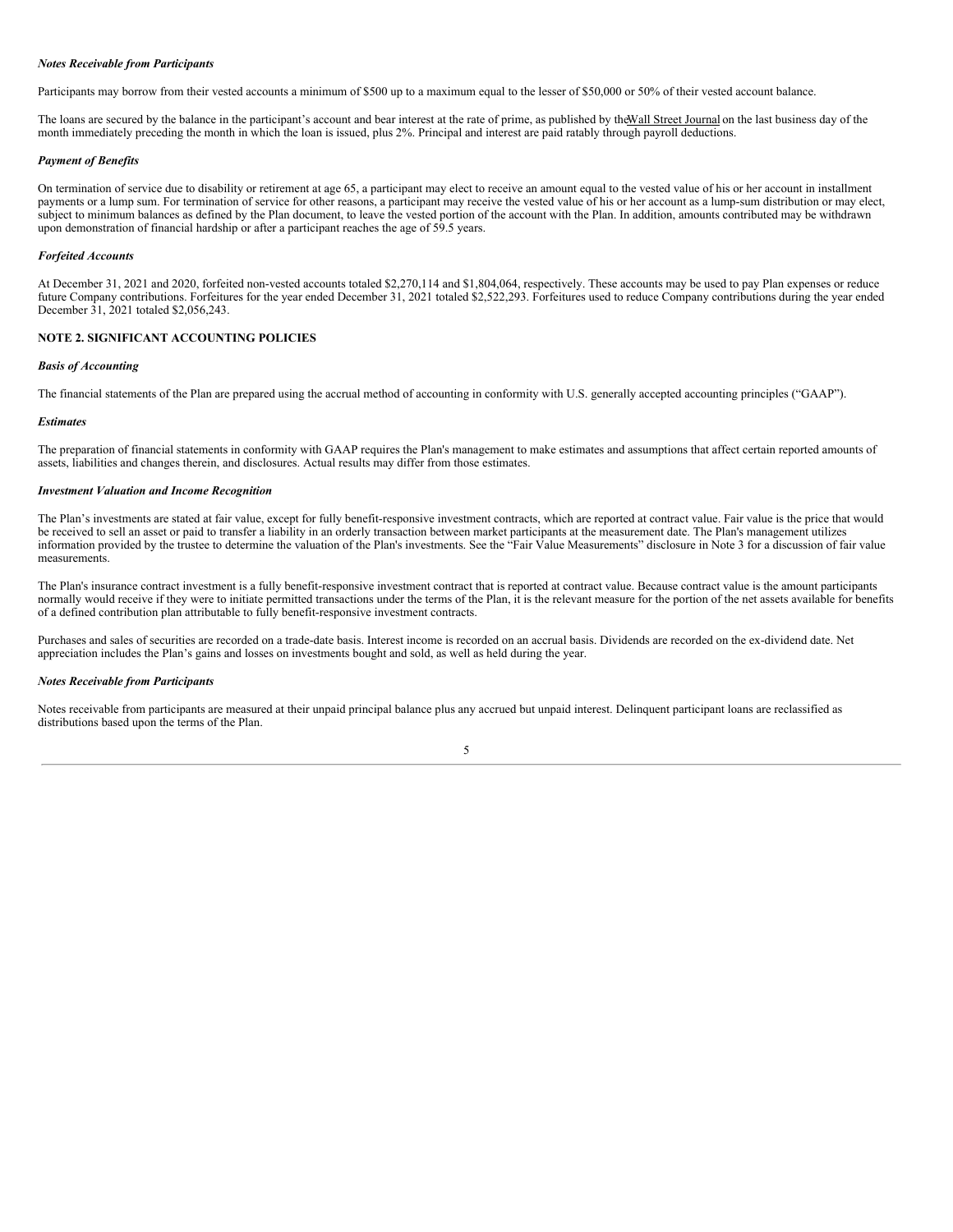## *Payment of Benefits*

Benefits paid to participants are recorded upon distribution.

#### *Administrative Expenses*

Administrative expenses of the Plan are paid by either the Plan or the Company, as provided in the Plan document. Certain administrative functions are performed by the employees of the Company. No such employee receives compensation from the Plan. Expenses relating to specific participant transactions, such as participant loans and distributions, are charged directly to the participant's account.

## **NOTE 3. FAIR VALUE MEASUREMENTS**

GAAP defines fair value and establishes a framework for measuring fair value. That framework provides a fair value hierarchy that prioritizes the inputs to valuation techniques used to measure fair value. The hierarchy gives the highest priority to unadjusted quoted prices in active markets for identical assets or liabilities (Level 1 measurements) and the lowest priority to unobservable inputs (Level 3 measurements). The three levels of inputs are described as follows:

Level 1: Unadjusted quoted prices for identical assets or liabilities in active markets that the Plan has the ability to access;

- Level 2: Quoted prices for similar assets or liabilities in active markets; quoted prices for identical or similar assets or liabilities in inactive markets; inputs other than quoted prices that are observable; and inputs that are derived from or corroborated by observable market data by correlation or other means.
	- If the asset or liability has a specified (contractual) term, the Level 2 input must be observable for substantially the full term of the asset or liability; and
- Level 3: Unobservable inputs used to the extent that observable inputs are unavailable, which typically reflect the Plan's assumptions of the assumptions that would be used by market participants in pricing the asset or liability.

The asset's or liability's fair value measurement level within the fair value hierarchy is based on the lowest level of any input that is significant to the fair value measurement. Valuation techniques that are used need to maximize the use of observable inputs and minimize the use of unobservable inputs. The Plan's assessment of the significance of a particular input to the fair value measurement requires judgment, and may affect the valuation of fair value assets and liabilities and their placement within the fair value hierarchy levels.

A description of the valuation methodologies used for assets measured at fair value for December 31, 2021 and 2020 is presented below.

#### *Mutual Funds*

Mutual funds are public investment vehicles valued using the net asset value ("NAV") provided by the administrator of the fund. The NAV is based on the value of the underlying assets owned by the fund, minus its liabilities, and then divided by the number of shares outstanding. The NAV is a quoted price in an active market and classified within Level 1 of the valuation hierarchy.

### *Old Dominion Freight Line, Inc. Common Stock*

Common stock is valued at the closing price reported on the active market on which the individual security is traded and is classified within Level 1 of the valuation hierarchy.

## *Self-Directed Brokerage Accounts*

Self-directed brokerage accounts may include mutual funds, equities, the Company's common stock or certain fixed-income securities. These investments are valued by the administrator of the fund based on quoted market prices and are classified within Level 1 of the valuation hierarchy.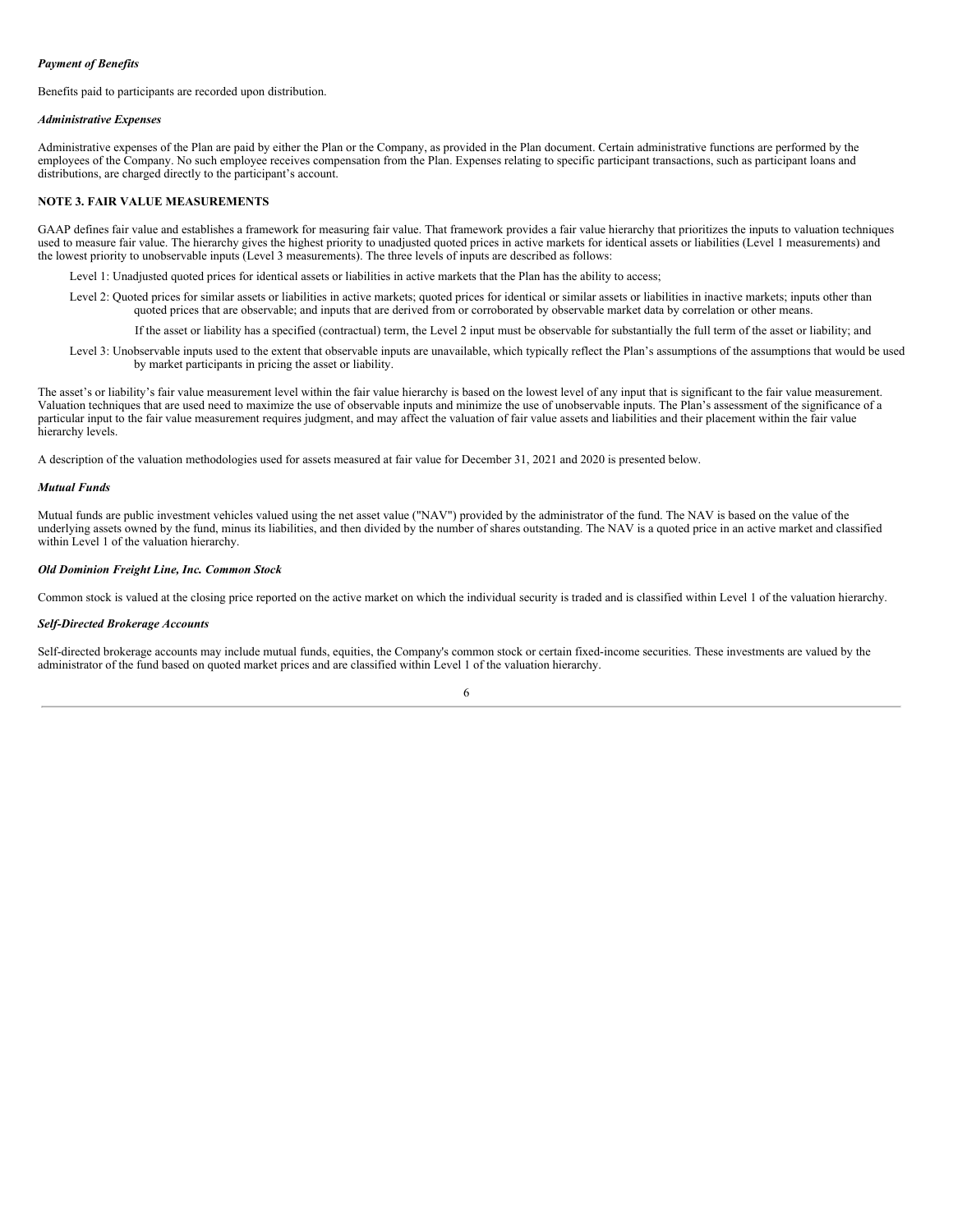There were no changes made in the valuation methodologies used to determine the fair value of financial assets during the year ended December 31, 2021. Financial assets measured at fair value on a recurring basis are listed below and are categorized by level of the fair value hierarchy:

| <b>Financial Assets:</b>                     |     | Level 1       |              | Level 2 |     | Level 3 |          | Total<br><b>Fair Value at</b><br>December 31,<br>2021 |
|----------------------------------------------|-----|---------------|--------------|---------|-----|---------|----------|-------------------------------------------------------|
| Mutual funds                                 | \$  | 1,069,871,547 | <sup>S</sup> |         | \$. |         | \$       | 1,069,871,547                                         |
| Old Dominion Freight Line, Inc. common stock |     | 637,838,967   |              |         |     |         |          | 637,838,967                                           |
| Self-directed brokerage accounts             |     | 11,388,920    |              | __      |     |         |          | 11,388,920                                            |
| Total investments at fair value              |     | 1,719,099,434 |              |         | S   |         | S        | 1,719,099,434                                         |
| <b>Financial Assets:</b>                     |     | Level 1       |              | Level 2 |     | Level 3 |          | Total<br><b>Fair Value at</b><br>December 31,<br>2020 |
| Mutual funds                                 | \$. | 870,469,681   | <sup>S</sup> | _       |     |         | <b>S</b> | 870,469,681                                           |
| Old Dominion Freight Line, Inc. common stock |     | 364,667,491   |              |         |     |         |          | 364,667,491                                           |
| Self-directed brokerage accounts             |     | 9,295,784     |              |         |     |         |          | 9,295,784                                             |

Total investments at fair value \$ 1,244,432,956 \$ — \$ — \$ 1,244,432,956

The preceding methods described may produce a fair value calculation that may not be indicative of net realizable value or reflective of future values. Furthermore, although the Plan believes its valuation methods are appropriate and consistent with other market participants, the use of different methodologies or assumptions to determine the fair value of certain financial instruments could result in a different fair value measurement at the reporting date.

### **NOTE 4. INVESTMENT IN INSURANCE FUND**

As of December 31, 2021 and 2020, the Plan held a fully benefit-responsive group annuity contract, the Great-West Select Guaranteed Fund, with Great-West Life & Annuity Insurance Company. The Great-West Select Guaranteed Fund is a general account product of Great-West Life & Annuity Insurance Company. The methodology for calculating the interest crediting rate is based on the earnings of the underlying assets in the entire medium-long term new portfolio compared to the minimum interest crediting rate, and prevailing market conditions. The interest crediting rate is reset quarterly. As described in Note 2, contract value is the relevant measurement attribute for this fund.

Certain events limit the ability of the Plan to transact at contract value with Great-West Life & Annuity Insurance Company. Such events include premature termination of the contracts by the Plan, layoffs, Plan termination, bankruptcy, mergers and early retirement incentives. The Plan does not believe that any events which would limit the Plan's ability to transact at contract value with participants are probable. There are no reserves against contract value for credit risk of Great-West Life & Annuity Insurance Company or otherwise.

## **NOTE 5. EXEMPT PARTY-IN-INTEREST TRANSACTIONS**

Plan investments include shares of the Company's common stock. Transactions in the Company's common stock qualify as exempt party-in-interest transactions. The Company's common stock reported on the Statements of Net Assets Available for Benefits was \$637,838,967 and \$364,667,491 at December 31, 2021 and 2020, respectively, which represented 1,779,784 and 1,868,365 shares, respectively.

The Plan's recordkeeper, trustee and their subsidiaries, as well as the Company and Plan participants, are each a "party-in-interest" to the Plan as defined by ERISA. Fees charged to the Plan for investment management services are reflected as a reduction of the return on each fund or included in administrative fees. Participants are also charged for certain transactions, such as the processing of a loan or a distribution. Each of these transactions qualifies as an exempt party-in-interest transaction under ERISA.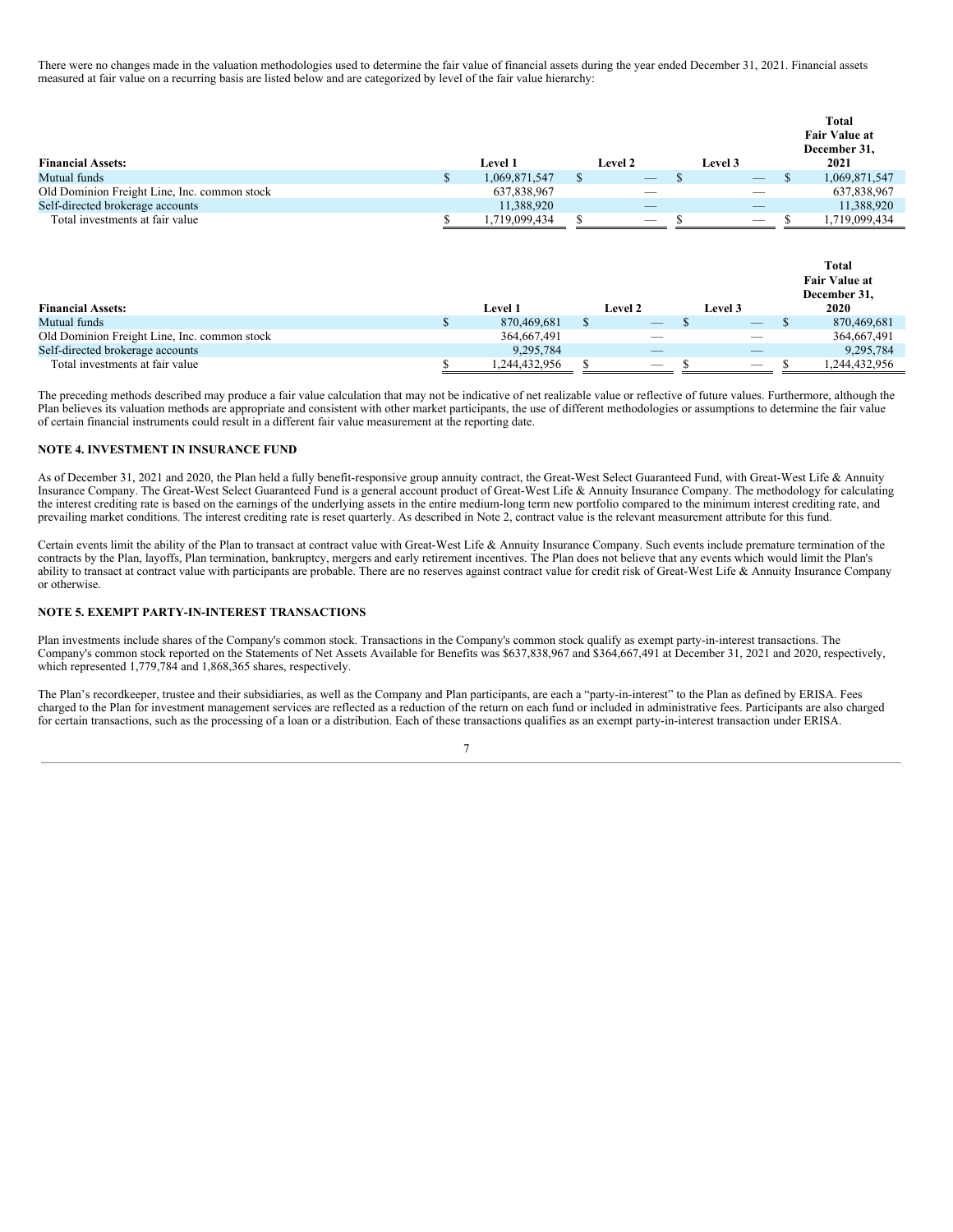## **NOTE 6. FEDERAL INCOME TAX STATUS**

The Plan is a prototype non-standardized profit sharing plan with a cash or deferred arrangement. The Plan has not obtained a determination letter from the Internal Revenue<br>Service ("IRS"), as it relies on the IRS approval March 31, 2014 that the prototype plan was designed in accordance with applicable sections of the IRC. The Plan administrator believes the Plan is currently designed and being operated in compliance with the applicable req

GAAP requires the Plan's management to evaluate tax positions taken by the Plan and recognize a tax liability (or asset) if the Plan has taken an uncertain position that more likely than not would not be sustained upon examination by the IRS. The Plan administrator has analyzed the tax positions taken by the Plan, and has concluded that as of December 31, 2021 and 2020, there are no uncertain positions taken or expected to be taken that would require recognition of a liability, asset or disclosure in the financial statements. The Plan is subject to routine audits by taxing jurisdictions; however, there are currently no audits for any tax periods in progress.

## **NOTE 7. RISKS AND UNCERTAINTIES**

The Plan invests in various investment securities. Investment securities, in general, are exposed to various risks, such as interest rate, market and credit risks. Due to the level of risk associated with certain investment securities, it is at least reasonably possible that changes in the values of investment securities will occur in the near term and that such changes could materially affect participants' account balances and the amounts reported in the Statements of Net Assets Available for Benefits.

## **NOTE 8. PLAN TERMINATION**

Although it has not expressed any intent to do so, the Company has the right under the Plan to discontinue its contributions at any time and to terminate the Plan subject to the provisions of ERISA. In the event of Plan termination, participants would be deemed 100% vested in Company contributions.

## **NOTE 9. RECONCILIATION OF FINANCIAL STATEMENTS TO FORM 5500**

The following is a reconciliation of net assets available for benefits per the accompanying financial statements to the IRS Form 5500 Annual Return/Report of Employee Benefit Plans at December 31, 2021 and 2020:

| December 31.  |  |               |
|---------------|--|---------------|
| 2021          |  | 2020          |
| 2.023.416.318 |  | 1.482.420.936 |
| (4.071.555)   |  | (3,482,179)   |
| 2,019,344,763 |  | 1,478,938,757 |
|               |  |               |

The following is a reconciliation of the increase in net assets per the financial statements to the Form 5500 for the year ended December 31, 2021:

|                                                              | 540,995,382 |
|--------------------------------------------------------------|-------------|
| Current year deemed defaulted loans                          | (979, 607)  |
| Interest on deemed defaulted loans                           | (165, 021)  |
| Prior year deemed defaulted loans – paid through termination | 555,252     |
| Increase in net assets per the Form 5500                     | 540,406,006 |

## **NOTE 10. SUBSEQUENT EVENTS**

The Plan administrator has evaluated all events subsequent to December 31, 2021, through the date the Plan's financial statements were filed with the Securities and Exchange Commission. The Plan administrator has determined none of these events were required to be recognized or disclosed based on this evaluation.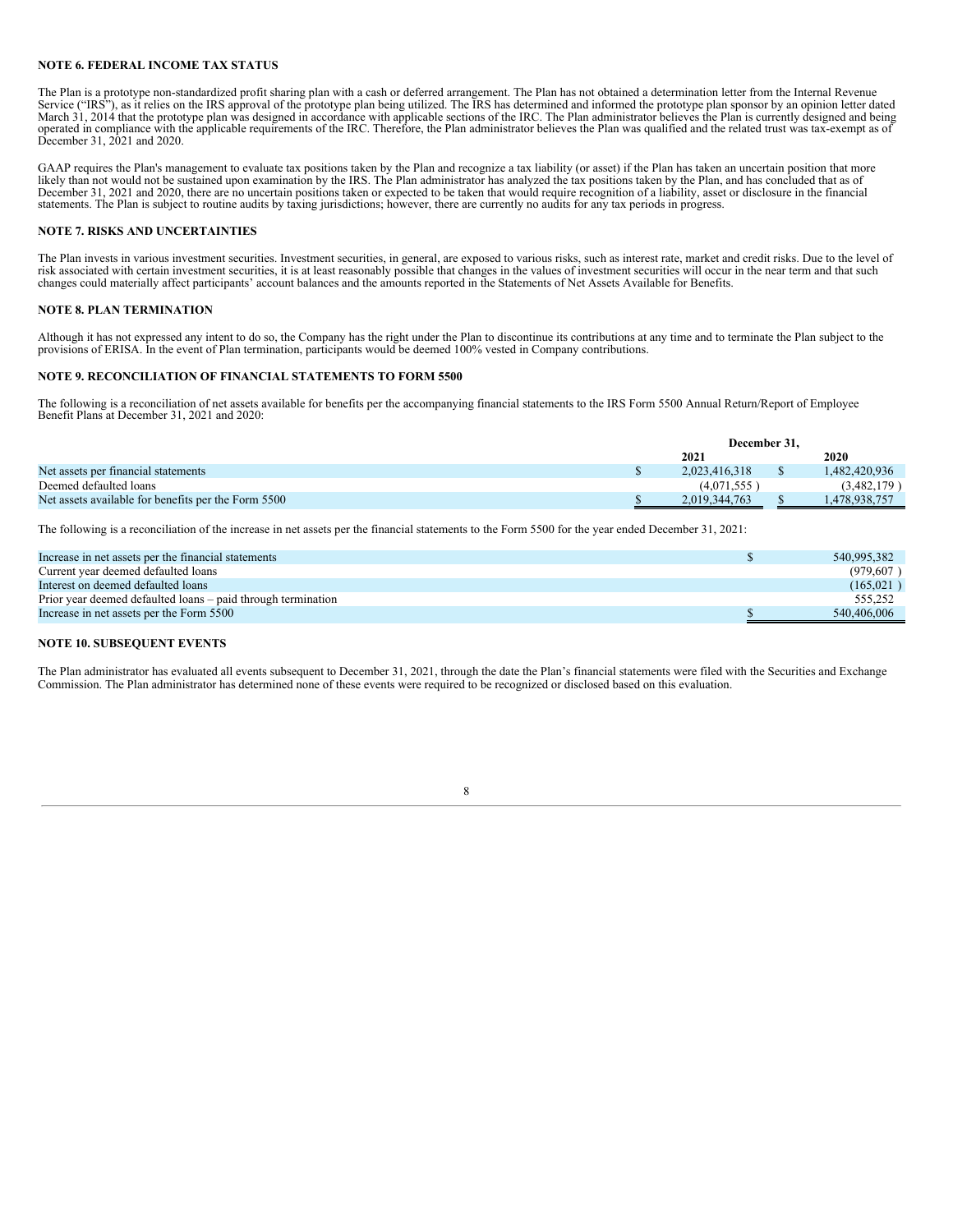#### **OLD DOMINION 401(k) RETIREMENT PLAN SCHEDULE H, LINE 4i – SCHEDULE OF ASSETS (HELD AT END OF YEAR) EIN: 56-0751714 PLAN NUMBER 002 December 31, 2021**

<span id="page-10-0"></span>

| (a)    | (b) Identity of Issue, Borrower,<br><b>Lessor or Similar Party</b> | (c) Description of Investment Including<br>Maturity Date, Rate of Interest, Collateral,<br>Par, or Maturity Value | (d) Cost $**$ | (e) Current<br>Value |
|--------|--------------------------------------------------------------------|-------------------------------------------------------------------------------------------------------------------|---------------|----------------------|
| $\ast$ | Great-West                                                         | Select Guaranteed Fund, contract value                                                                            | <sup>\$</sup> | 175,769,128          |
|        | MetWest                                                            | Total Return Bond Fund I                                                                                          |               | 73,622,488           |
|        | JP Morgan                                                          | Smart Retirement Income Fund R5                                                                                   |               | 9,968,088            |
|        | JP Morgan                                                          | Smart Retirement - 2020 Fund R5                                                                                   |               | 20,373,615           |
|        | JP Morgan                                                          | Smart Retirement - 2025 Fund R5                                                                                   |               | 43,252,887           |
|        | JP Morgan                                                          | Smart Retirement - 2030 Fund R5                                                                                   |               | 53,373,002           |
|        | JP Morgan                                                          | Smart Retirement - 2035 Fund R5                                                                                   |               | 57,279,786           |
|        | JP Morgan                                                          | Smart Retirement - 2040 Fund R5                                                                                   |               | 40,754,164           |
|        | JP Morgan                                                          | Smart Retirement - 2045 Fund R5                                                                                   |               | 38,237,903           |
|        | JP Morgan                                                          | Smart Retirement - 2050 Fund R5                                                                                   |               | 35,109,670           |
|        | JP Morgan                                                          | Smart Retirement - 2055 Fund R5                                                                                   |               | 29, 137, 262         |
|        | JP Morgan                                                          | Smart Retirement - 2060 Fund R5                                                                                   |               | 8,733,704            |
|        | American Funds                                                     | Washington Mutual Fund - R6                                                                                       |               | 28,082,717           |
|        | JP Morgan                                                          | US Large Cap Core Plus Fund - Select                                                                              |               | 42,779,564           |
|        | <b>PGIM Jennison</b>                                               | Growth - Z                                                                                                        |               | 79,091,414           |
|        | Vanguard                                                           | <b>Institutional Index Fund Institutional Plus</b>                                                                |               | 190,866,625          |
|        | Vanguard                                                           | Mid Cap Index Fund Institutional                                                                                  |               | 90,617,731           |
|        | Russell                                                            | US Small Cap Equity - Select                                                                                      |               | 29,669,792           |
|        | Vanguard                                                           | Small Cap Index Fund Institutional                                                                                |               | 1,991,501            |
|        | American Funds                                                     | EuroPacific Growth Fund - R5                                                                                      |               | 116,742,652          |
|        | Vanguard                                                           | FTSE All-World ex-US Index Fund Institutional                                                                     |               | 80,186,982           |
|        | TD Ameritrade                                                      | <b>Brokerage</b>                                                                                                  |               | 11,388,920           |
| $\ast$ | Old Dominion Freight Line, Inc.                                    | Common Stock                                                                                                      |               | 637,838,967          |
| $\ast$ | Participant Loans ***                                              | 5.25% - 11.5%, maturing through December 2031                                                                     |               | 56,030,175           |
|        |                                                                    |                                                                                                                   | \$            | 1,950,898,737        |

\* Indicates party-in-interest, as defined by ERISA.

\*\* Cost information omitted for these participant-directed investments.

\*\*\* The accompanying financial statements classify participant loans as notes receivable from participants.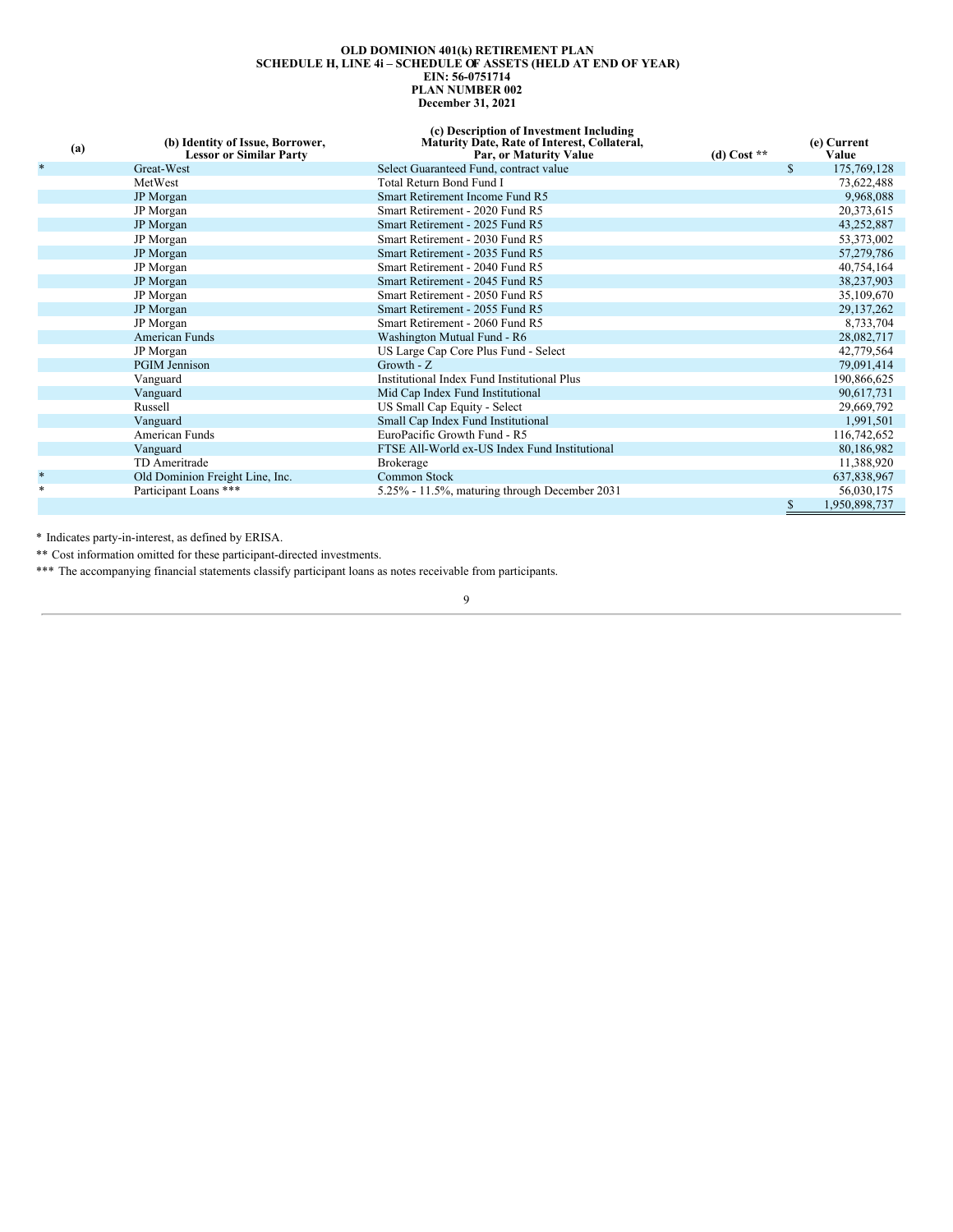#### **EXHIBIT INDEX TO ANNUAL REPORT ON FORM 11-K**

<span id="page-11-0"></span>

| Exhibit No. | <b>Description</b>                                       |
|-------------|----------------------------------------------------------|
| 23.1        | Consent of Independent Registered Public Accounting Firm |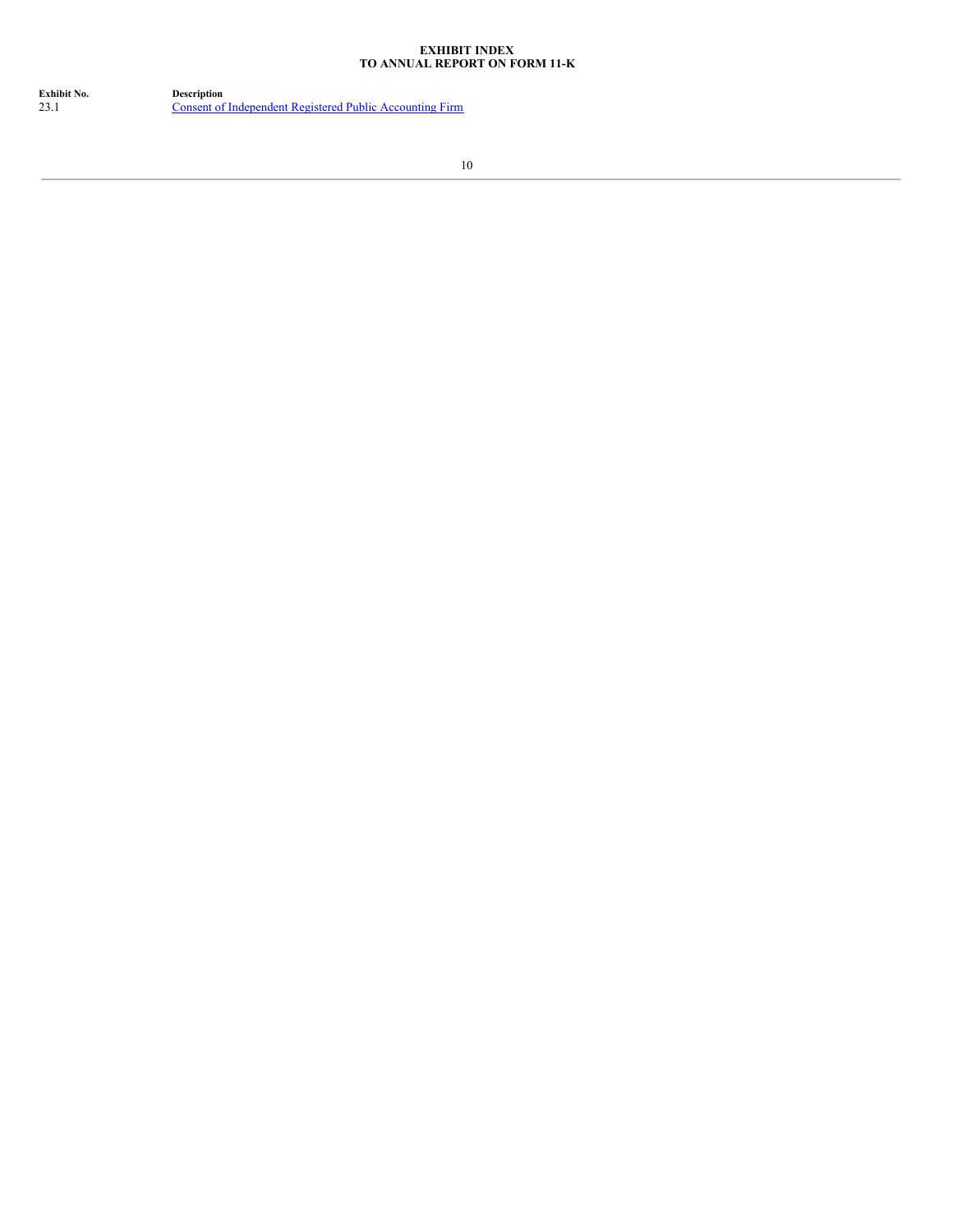## **SIGNATURES**

<span id="page-12-0"></span>Pursuant to the requirements of the Securities Exchange Act of 1934, the Old Dominion Retirement Committee has duly caused this annual report to be signed on its behalf by the undersigned hereunto duly authorized.

## **Old Dominion 401(k) Retirement Plan**

(Name of Plan)

Date: June 21, 2022 /s/ Christopher T. Brooks Christopher T. Brooks Chairman, Old Dominion Retirement Committee